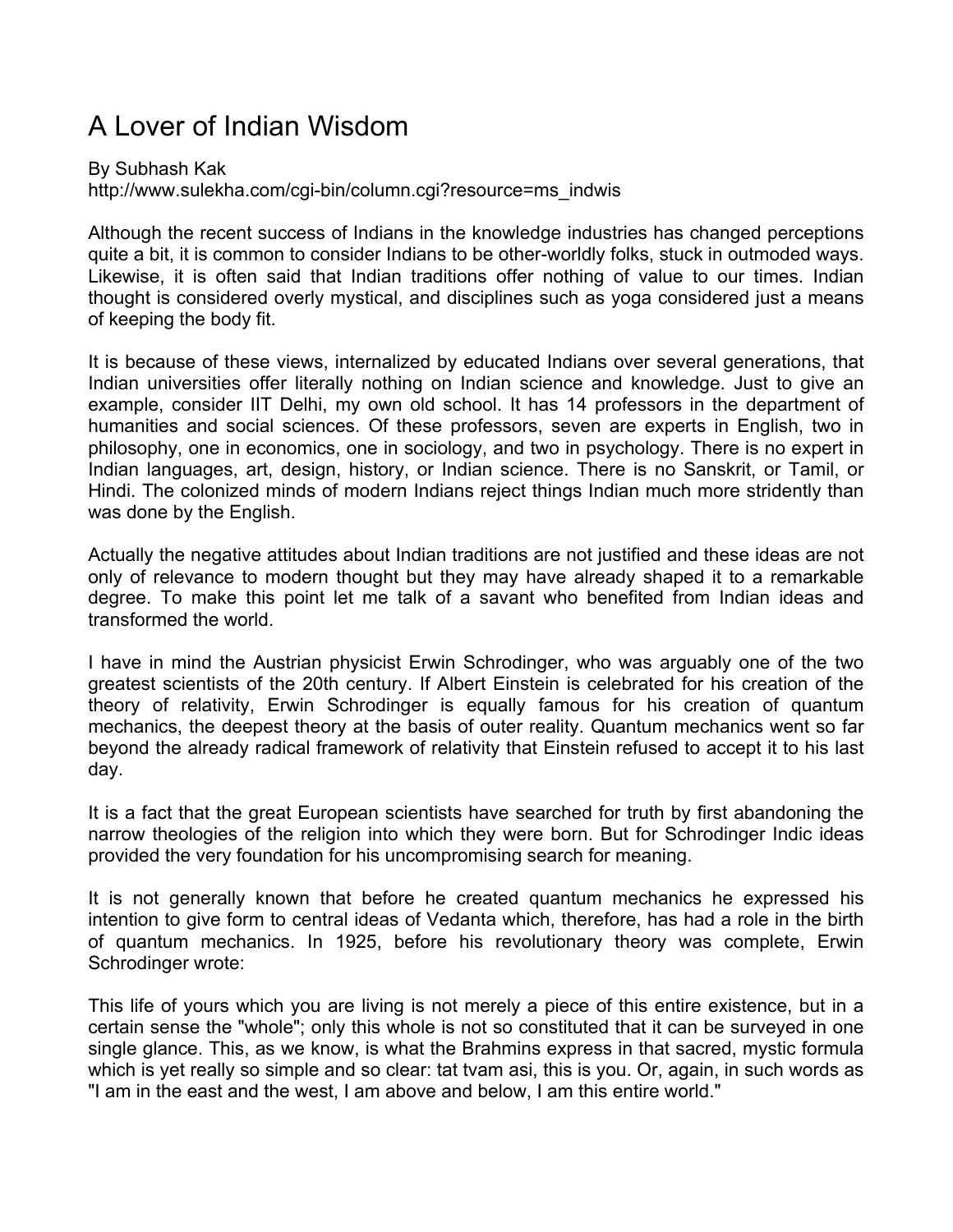Schrodinger's influential What is Life? (1944) also used Vedic ideas. The book became instantly famous although it was criticized by some for its emphasis on Indian ideas. Francis Crick, the co-discoverer of the DNA code, credited this book for key insights that led him to his revolutionary discovery. According to his biographer Walter Moore, there is a clear continuity between Schrodinger's understanding of Vedanta and his research:

The unity and continuity of Vedanta are reflected in the unity and continuity of wave mechanics. In 1925, the world view of physics was a model of a great machine composed of separable interacting material particles. During the next few years, Schrodinger and Heisenberg and their followers created a universe based on superimposed inseparable waves of probability amplitudes. This new view would be entirely consistent with the Vedantic concept of All in One.

Schrodinger was born on August 12, 1887, so we celebrate the 113th anniversary of his birth. He became a Vedantist, a Hindu, as a result of his studies in his search for truth. Schrodinger kept a copy of the Hindu scriptures at his bedside. He read books on Vedas, yoga, and Sankhya philosophy and he reworked them into his own words, and ultimately came to believe them. The Upanishads and the Bhagavadgita were his favourite scriptures.

According to his biographer Moore, "His system -- or that of the Upanishads -- is delightful and consistent: the self and the world are one and they are all. He rejected traditional western religious beliefs (Jewish, Christian, and Islamic) not on the basis of any reasoned argument, nor even with an expression of emotional antipathy, for he loved to use religious expressions and metaphors, but simply by saying that they are naive."

Schrodinger was a professor at several universities in Europe. He was awarded the Nobel Prize in 1933. During the Hitler era he was dismissed from his position for his opposition to the Nazi ideas and he fled to England. For some years he was in Ireland, but after the conclusion of the World War II he returned to Vienna where he died in 1961.

Quantum mechanics goes beyond ordinary logic. According to it reality is a superposition of all possibilities which restates Vedic ideas. It is quantum mechanics which explains the mysteries of chemical reactions and of life. In recent years, it has been suggested that the secrets of consciousness have a quantum basis.

In a famous essay on determinism and free will, he expressed very clearly the sense that consciousness is a unity, arguing that this "insight is not new... From the early great Upanishads the recognition Atman = Brahman (the personal self equals the omnipresent, allcomprehending eternal self) was in Indian thought considered, far from being blasphemous, to represent the quintessence of deepest insight into the happenings of the world. The striving of all the scholars of Vedanta was, after having learnt to pronounce with their lips, really to assimilate in their minds this grandest of all thoughts."

He considered the idea of pluralization of consciousness and the notion of many souls to be naive. He considered the notion of plurality to be a result of deception (maya): "the same illusion is produced by a gallery of mirrors, and in the same way Gaurisankar and Mt. Everest turned out to be the same peak seen from different valleys."

Schrodinger's ideas continue to be fundamental in a variety of new fields. The wonders of modern science, such as electronics, biology, chemistry, wouldn't have been possible without